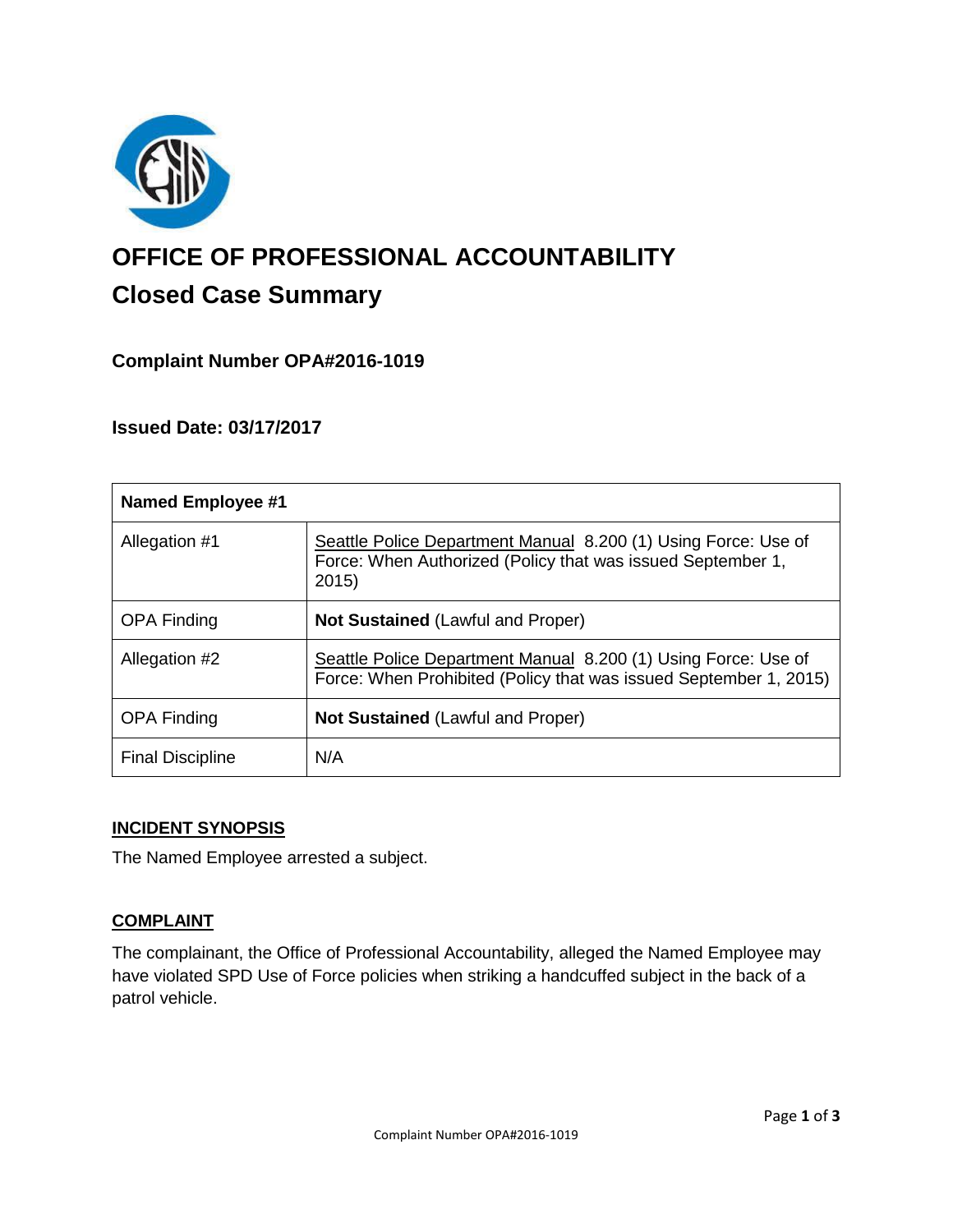## **INVESTIGATION**

The OPA investigation included the following actions:

- 1. Review of the complaint
- 2. Review of In-Car Videos (ICVs)
- 3. Search for and review of all relevant records and other evidence
- 4. Interviews of SPD employees

## **ANALYSIS AND CONCLUSION**

The particular force under review in this complaint was a fist strike by the Named Employee to the forehead of the subject. In the minutes leading up to this particular use of force, the subject had been both actively and passively resisting the efforts of the Named Employee and other officers to arrest the subject for a violent Domestic Battery charge based on probable cause. In the course of officers attempting to get the handcuffed subject into the back seat of a police car, the subject physically resisted getting into the car, kicked an officer on the shin and attempted to escape from custody. After the officers were able to get the subject inside the backseat area of the police car, one officer pulled the subject further into the back seat while the Named Employee attempted to control the subject's head and upper body. This is visible on the backseat In-Car Video. At this time the Named Employee had his forearm near the subject's face and the subject bit the Named Employee's arm. The Named Employee pulled his arm away from the subject's mouth and continued to attempt to control the subject. The subject opened his mouth wide and moved his head toward the Named Employee's arm in a motion that clearly suggested he was preparing to bite the Named Employee's arm again. The Named Employee shouted to the subject, "Hey, don't bite me," and delivered one quick closed fist strike to the top of the subject's forehead. Given the totality of the circumstances, e.g.

- the officers had probable cause to believe the subject had committed a violent act of domestic violence within the past four hours
- the subject had physically resisted officers' efforts to get him into the back of the police car
- the subject had kicked an officer and tried to escape
- the subject had bit the Named Employee's arm and appeared to be preparing to repeat this assault

The OPA Director found the Named Employee's single closed fist blow to the subject's forehead was reasonable, necessary and proportionate to stop any further assault and to gain control of the subject.

This policy specifically prohibits the use of force against handcuffed persons "except in exceptional circumstances when the subject's actions must be immediately stopped to prevent injury, or escape, destruction of property." In this particular case, because the subject was handcuffed, even though the force used had been determined to be reasonable, necessary and proportionate, it must also be examined to determine if this use of force on a handcuffed person was immediately necessary to prevent injury, escape or destruction of property.